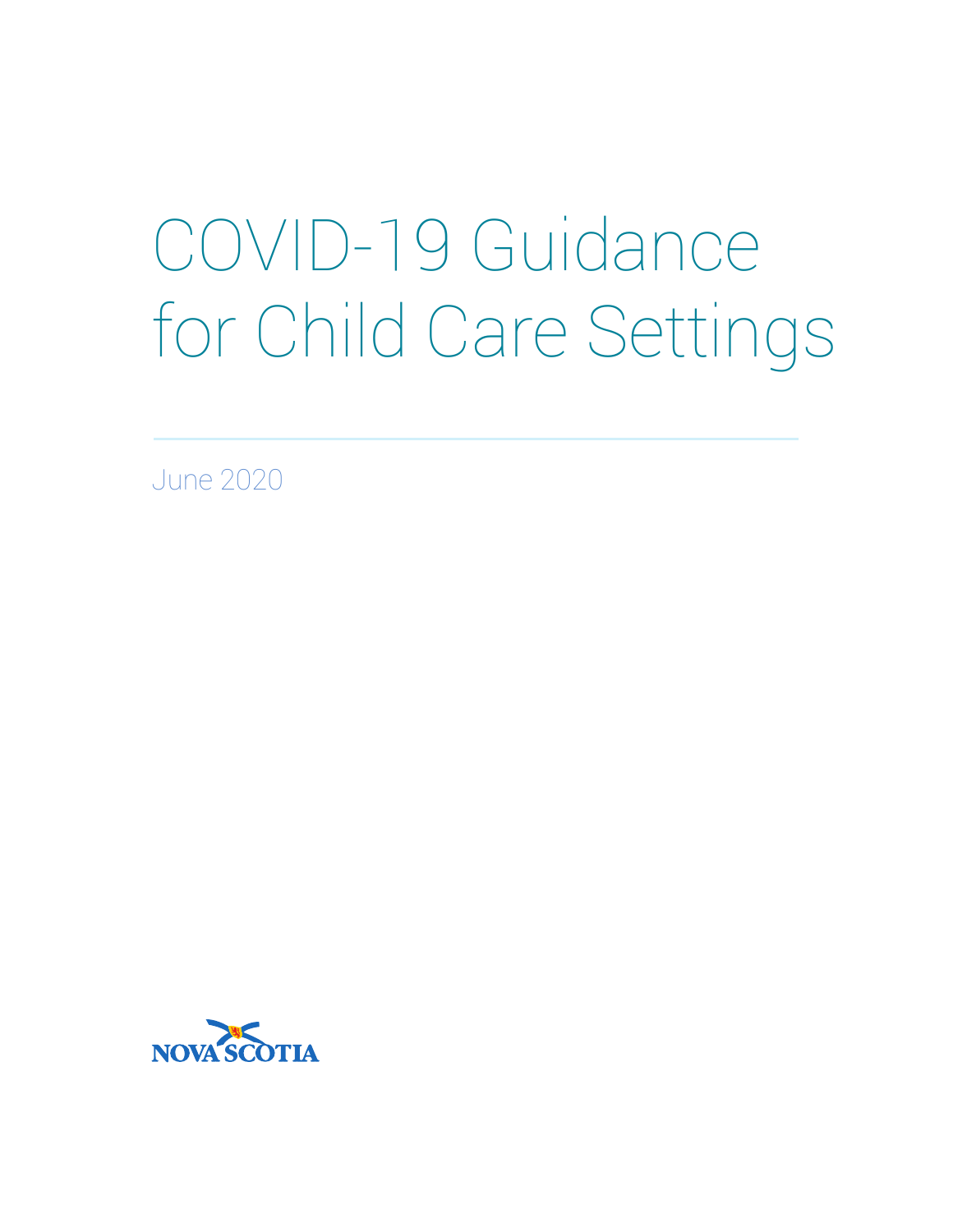© Crown copyright, Province of Nova Scotia, 2020 COVID-19 Guidance for Child Care Settings June 2020 Education and Early Childhood Development ISBN: 978-1-77448-036-6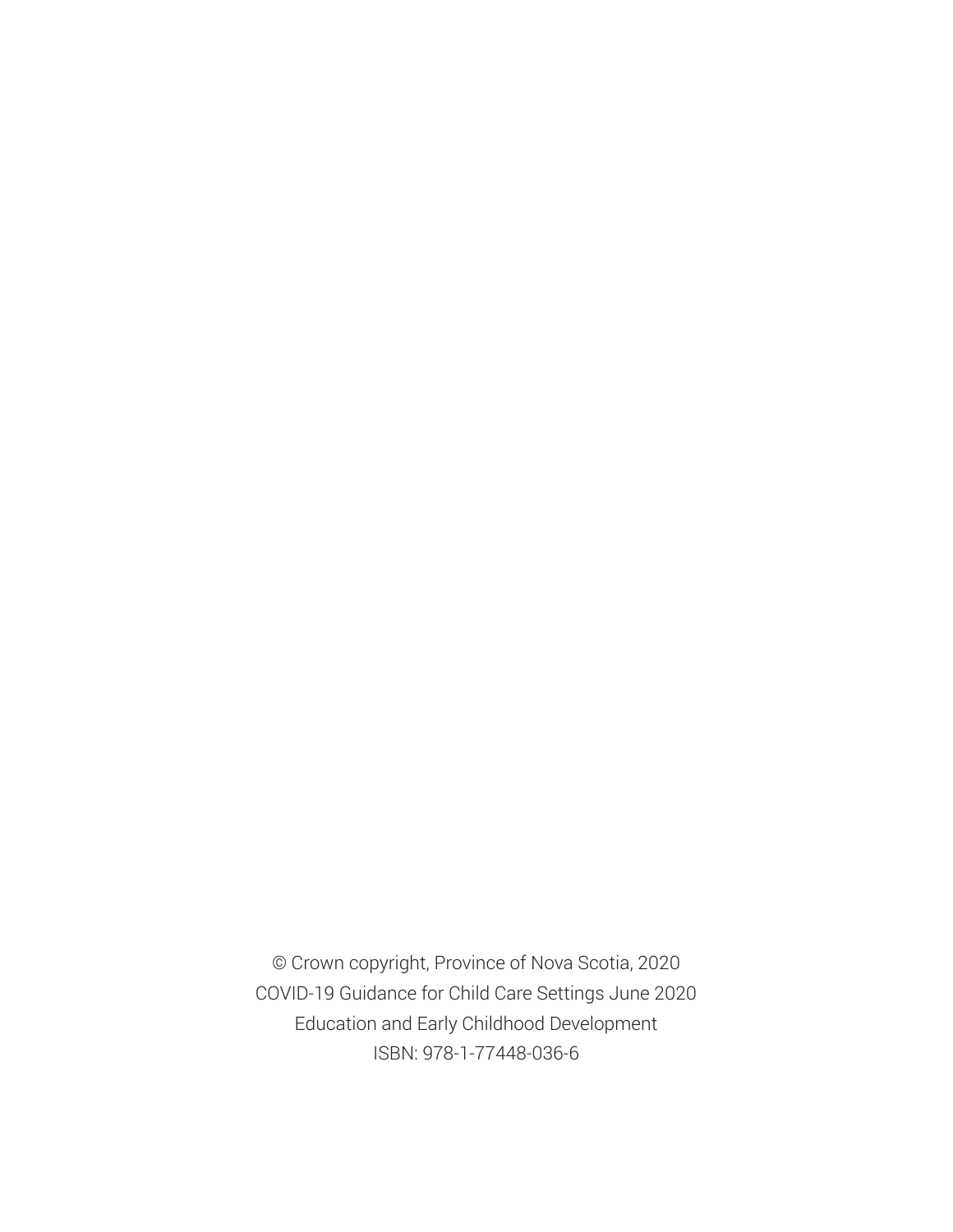# Table of Contents

| Presentation of Symptoms of COVID 19 While in a Child Care Setting  10 |  |
|------------------------------------------------------------------------|--|
|                                                                        |  |
|                                                                        |  |
|                                                                        |  |
|                                                                        |  |
|                                                                        |  |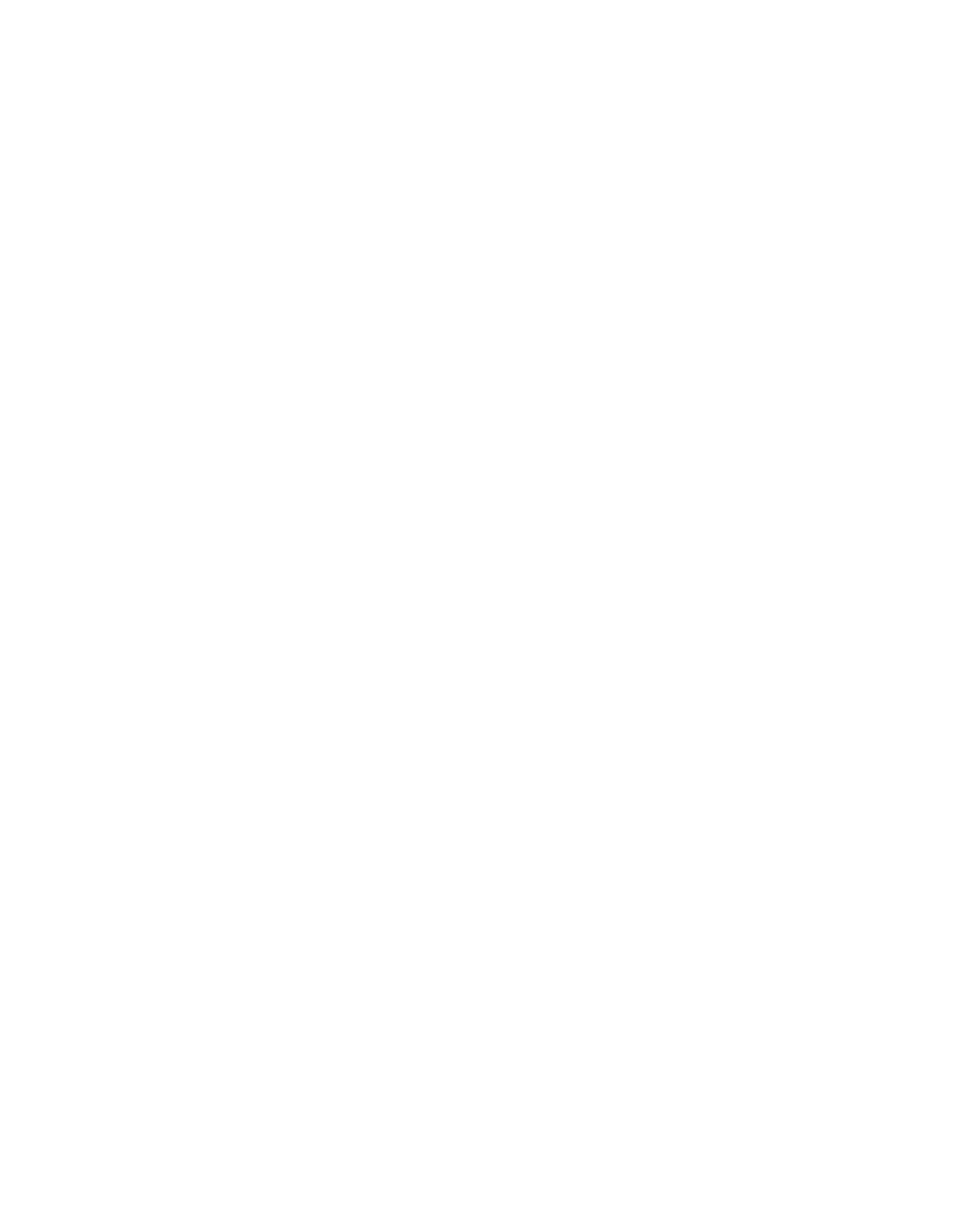# Introduction

The goal of this document is to provide guidance on how to reduce the risk of transmission of the virus that causes COVID-19 in regulated child care settings, provide safe and healthy environments for children and staff, and balance the public health and safety measures with unintended impacts. Regulated child care settings include child care facilities and approved family day care homes.

All child care settings must follow the **Public Health Order** issued by the Chief Medical Officer of Health and direction arising from the Order given under the authority of the Health Protection Act.

This document provides guidance to staff for the prevention and control of COVID-19 in child care settings. The foundational document that must be used in conjunction with this guidance is the *Guidelines for Communicable Disease Prevention and Control for Child Care Settings*.

This guidance document is based on the latest available scientific evidence and expert opinion about this emerging disease and may change as new information becomes available. The Public Health Agency of Canada will be posting regular updates and related documents at https://www.phac-aspc.gc.ca/.

The risk level of the introduction and transmission of COVID-19 within a child care setting is impacted by transmission of the virus in the community. If there is COVID-19 activity in the community, the likelihood of it being introduced into the facility is higher. At the present time, the level of community transmission in Nova Scotia is low. As the situation evolves, facilities will need to stay informed and adjust processes and programming in order to support the health and safety of children and staff; child care settings are encouraged to be innovative and creative in implementing the public health measures. Although evidence suggests children are not the primary drivers of transmission, facilities need to be diligent in maintaining adherence to the public health guidance as outlined in this document. Ensure families are kept up to date on current information and policies related to COVID-19 as part of your regular communication to families. The Department of Education and Early Childhood Development will communicate any changes to this guidance as necessary.

This guidance document uses the term **staff** to include employees and volunteers of child care settings. Employees fulfill various functions within child care settings, such as but not limited to, early learning educators, kitchen workers, administration, practicum students, substitutes.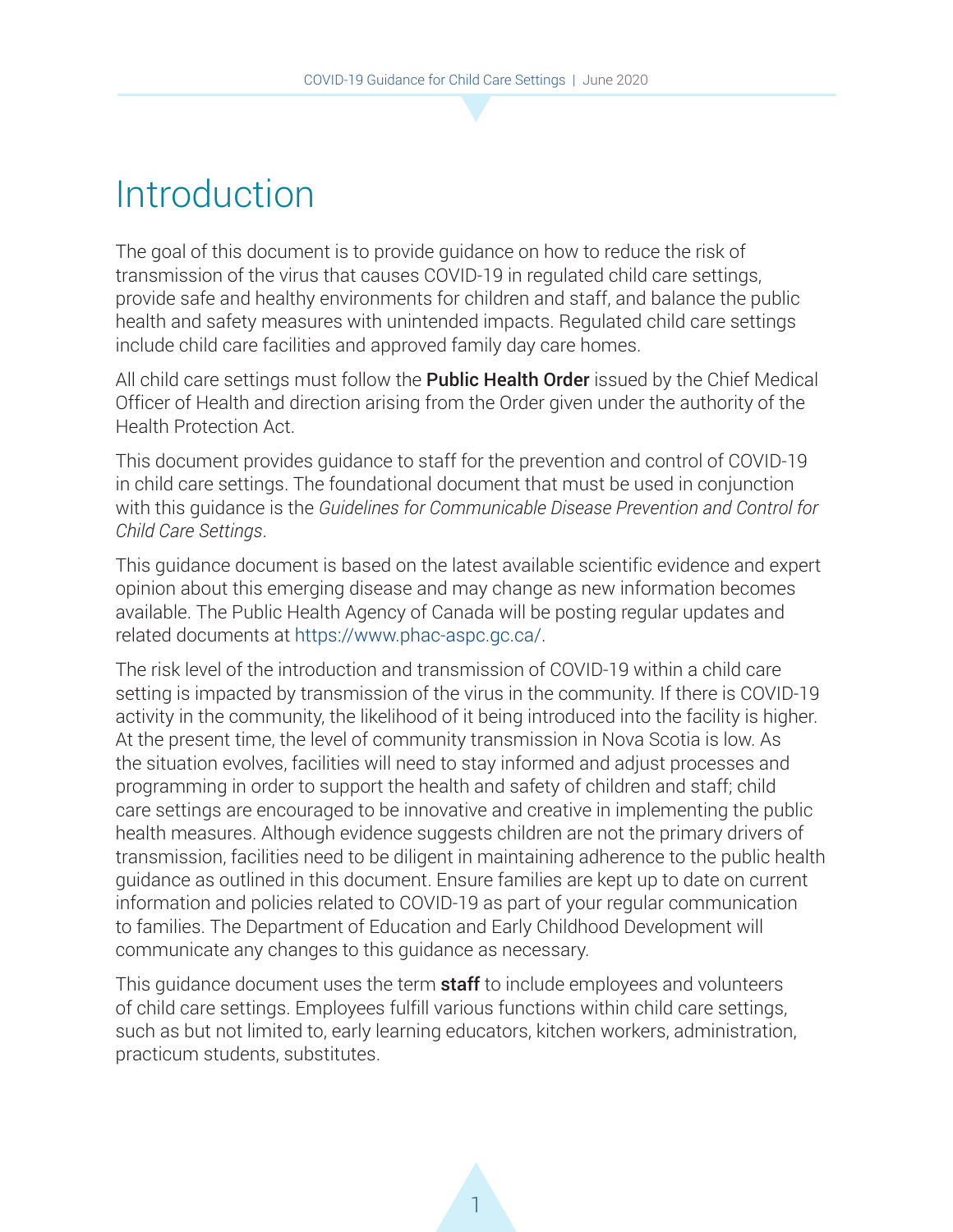This guidance document uses the term **child/children** to refer to participants in child care programs.

This guidance document uses the term **family** to include parents/guardians of children who participate in child care programs.

This guidance document uses the term **visitor** to include those individuals who intermittently enter the facility. Only visitors that are required to provide essential services are permitted into the facility including, but not limited to essential external program providers (i.e. early intervention, EIBI service providers, licensing officers, etc.), delivery personnel and maintenance workers.

## Preventing the Introduction of COVID-19 into Child Care Settings

Settings should strengthen communication strategies (including accessible signage) about when to stay home.

The following people should self-isolate and not enter child care settings:

- Any person who is experiencing symptoms suggestive of COVID-19
- Any person who travelled outside Nova Scotia in the previous 14 days
- Any person who is a close contact of a confirmed case of COVID-19
- Any person who is awaiting a COVID-19 test result

Anyone who is unsure whether they or their child should self-isolate should be directed to the 811 assessment tool at https://when-to-call-about-covid19.novascotia.ca/en

#### Monitoring Staff, Children and Essential Visitors for Symptoms

Monitoring for symptoms is important to identify any potential cases of COVID-19 as quickly as possible.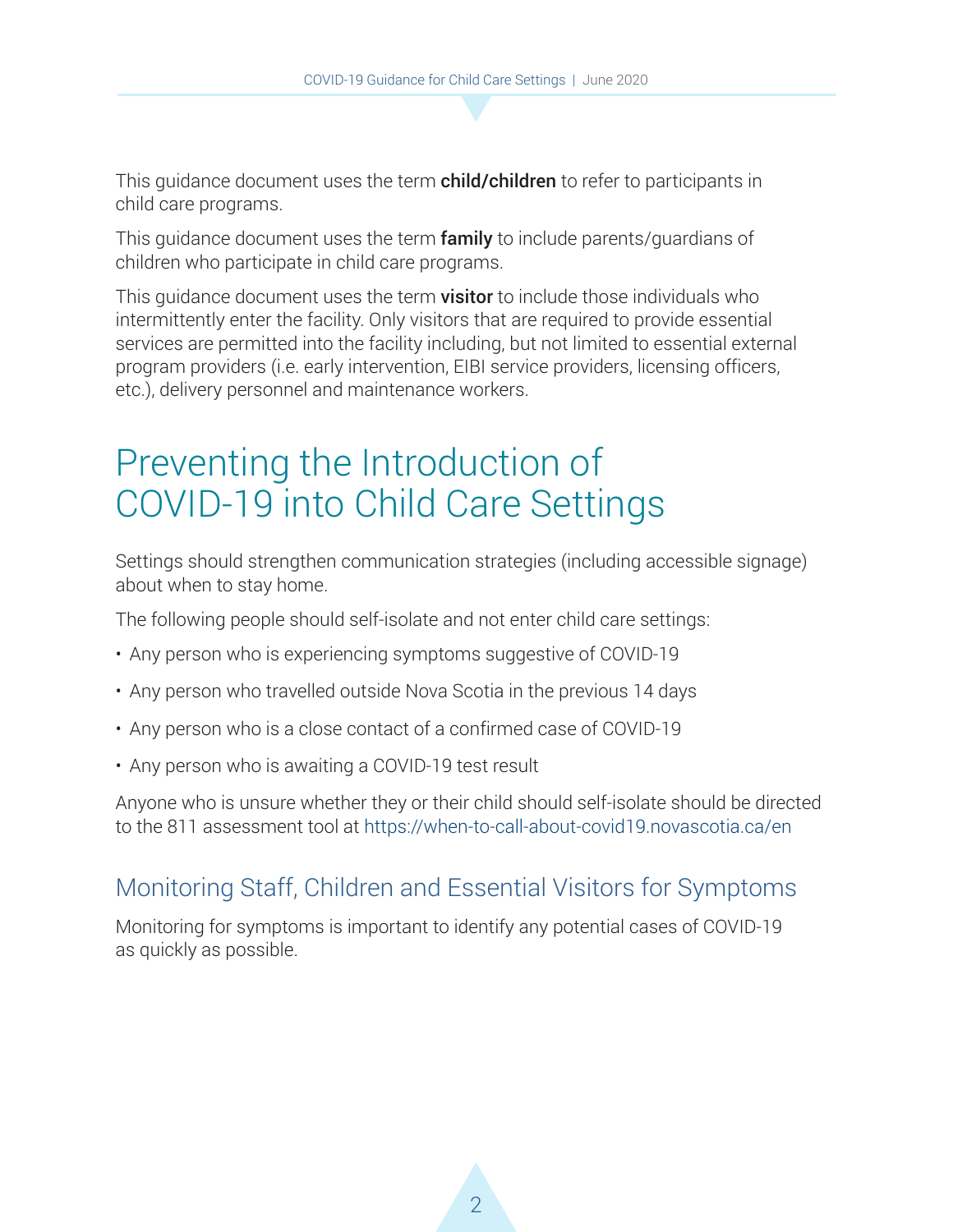#### Monitoring Staff for Symptoms

- Child care settings should instruct all staff to self-monitor daily for symptoms of COVID-19 at home. Facilities must maintain records of staff absenteeism.
- Staff should monitor for signs and symptoms of COVID-19. The most up to date list of symptoms can be found on the 811 website: https://when-to-call-about-covid19. novascotia.ca/en
- Staff must be kept informed of the most updated list of signs and symptoms.
- Staff that have an elevated temperature or any of the symptoms listed above must stay home, isolate and must be excluded from work. Call 811 for an assessment for testing.

#### Monitoring Children for Symptoms

Child care settings should develop a plan to clearly communicate to families the need to monitor their child daily for symptoms before sending them to child care. A tool is provided in Appendix A.

The tool should be provided to parents and should be posted at drop-off locations. Parents should be asked daily to confirm that their child has no symptoms and is not otherwise required to self-isolate. Child care settings are not required to screen children for specific symptoms or take temperatures of children upon arrival.

A chronic stable cough, sneeze, runny nose, or nasal congestion that is unchanged and clearly linked to a known medical condition such as asthma or allergies is not an absolute requirement for exclusion. Changing or worsening of chronic symptoms requires isolation and contacting 811.

#### Monitoring Essential Visitors for Symptoms

- Before entering a child care setting, essential visitors should be directed to complete the 811 screening tool and confirm that they have no symptoms consistent with COVID-19 and are not required to self-isolate.
- Visitors with any symptoms should not enter the child care setting.
- Child care settings are required to keep a list of all essential visitors that entered the facility with confirmation that they have been screened.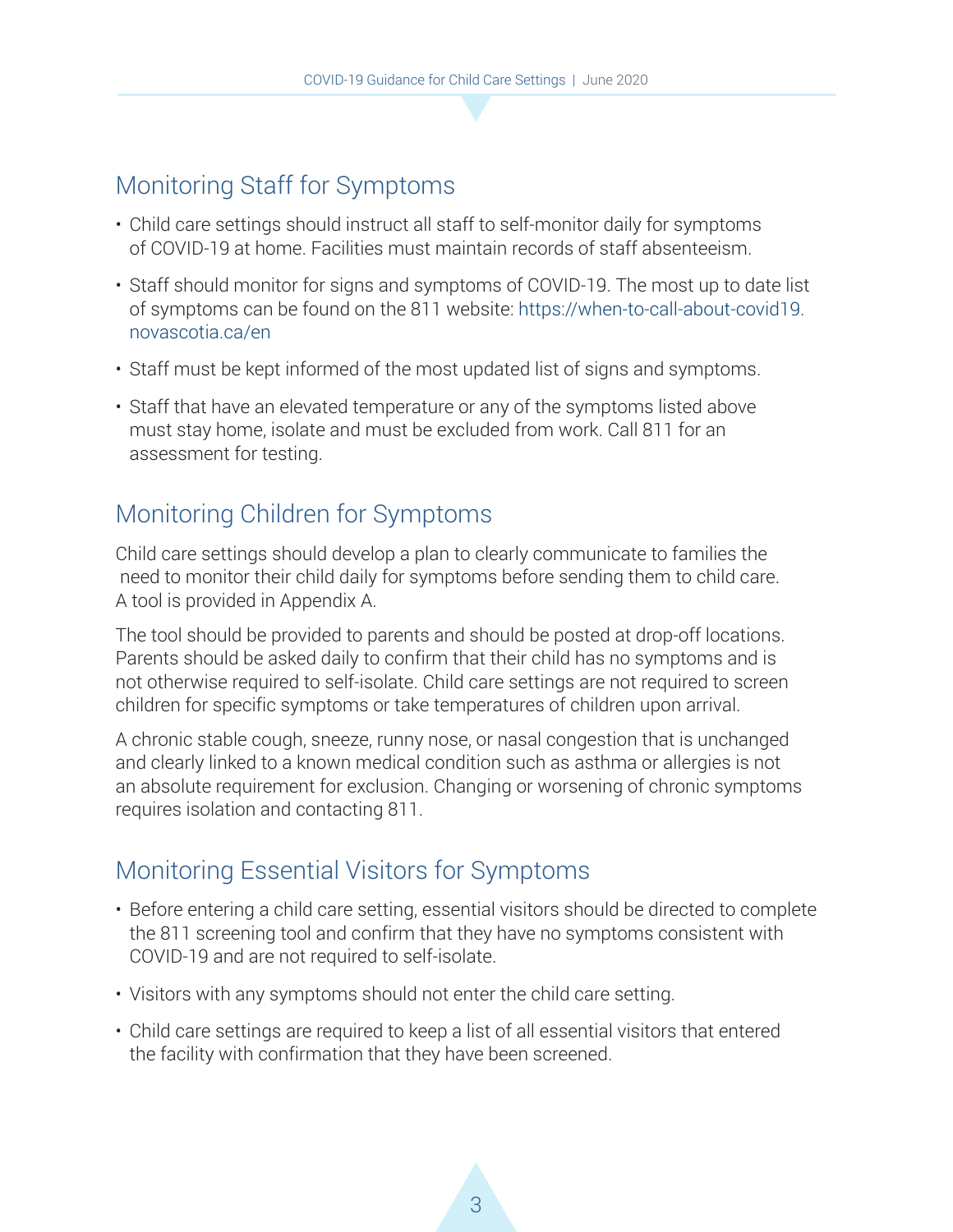# Public Health Measures

COVID-19 is most commonly spread from an infected person through respiratory droplets generated through coughing, sneezing, laughing, singing, and talking. It spreads more easily when contact is close (within 2 metres) and prolonged (more than 15 minutes). COVID -19 can also be spread by close personal contact such as touching or shaking hands or touching something with the virus on it and then touching one's mouth, nose or eyes before washing one's hands. Some people who have few or no symptoms can still spread COVID-19.

Although public health measures can significantly reduce the risk of COVID-19 entering and being transmitted in child care settings, the risk is never zero. It is important to remember that while children tend to have less severe disease, this is not always the case. COVID-19 can also cause more severe illness among people who are 65 and over and those who have compromised immune systems or underlying medical conditions. Children under one year of age and those with immune suppression and complex medical histories are considered more vulnerable and at higher risk for severe illness. Parents, guardians, and staff are encouraged to consult with their health care provider if they have concerns about their own health, their child's health, or health of other household contacts.

The most effective measures to reduce the spread of COVID-19 include separating people by maintaining physical distance and the use of physical barriers. However, these measures are not always practical in child care settings. Therefore it is most effective to use a layered approach including multiple measures from the areas listed below, and to develop administrative measures that support individuals to consistently follow personal preventive practices (e.g., environmental cleaning, conducting frequent hand hygiene) that decrease the number of interactions and increase the safety of interactions that occur. Recognizing the difference between licensed family day care homes and centres, re-opening at a reduced capacity (50%) can benefit child care centres in effectively implementing the public health measures within their centre. Decisions to increase the number of children must balance the benefits to children and families with the risks related to transmission of COVID-19 and depends on the ability of the centre to maintain strong public health measures going forward

Adapted responses and recommendations may be required in situations where health, age, ability, status, or other socio-economic and demographic circumstances may limit the ability of some groups or individuals to follow the recommended measures.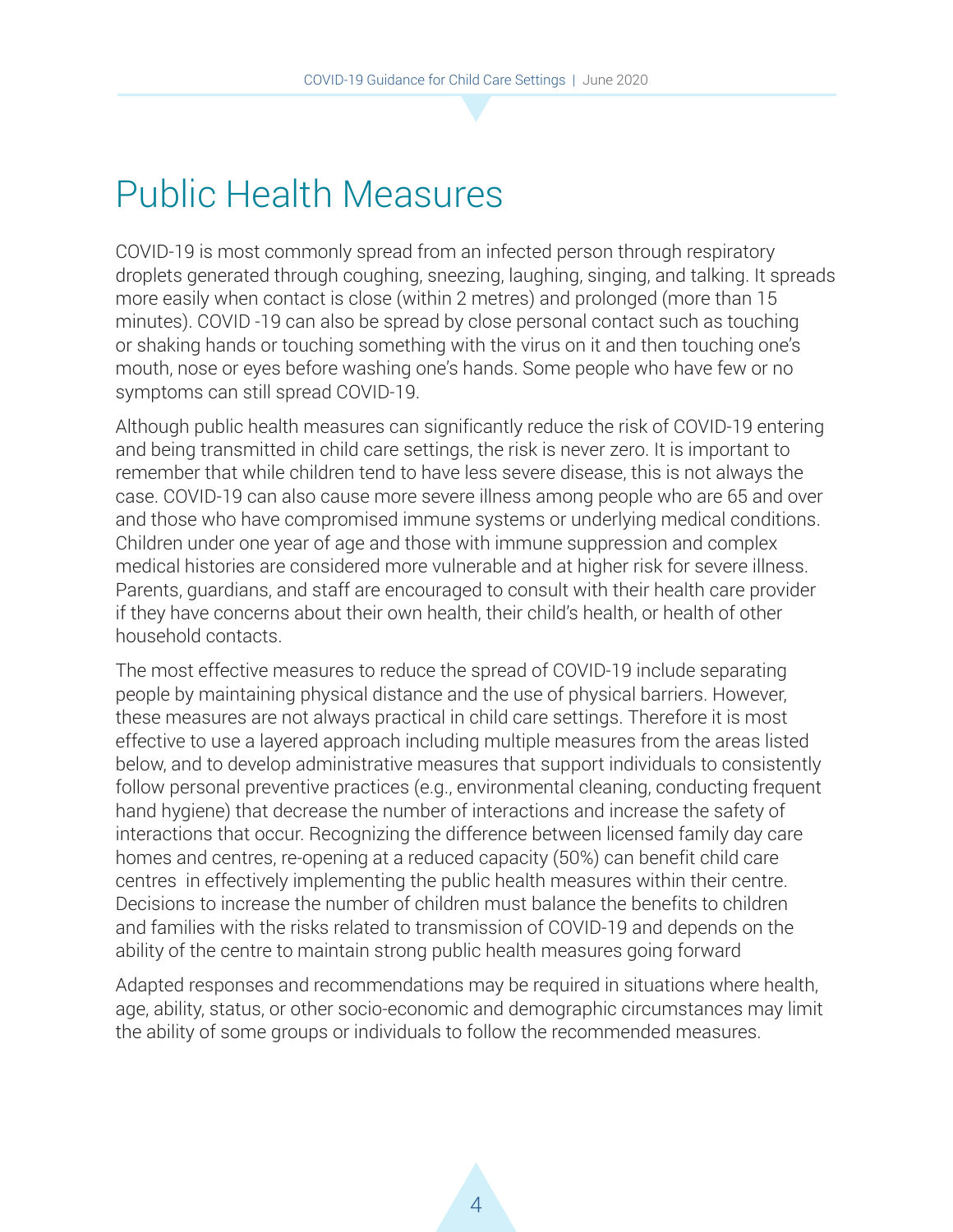It is important to consider the mental health and wellbeing of children and staff. Fear and anxiety are normal responses to recent events. It is important to listen to children, recognize their concerns, and provide reassurance where possible (https://www.caringforkids.cps.ca/handouts/the-2019-novel-coronavirus-covid-19). Being a positive role model and maintaining familiar activities and routines (where appropriate) can decrease fear and anxiety. It is also important to be mindful of how COVID-19 is discussed around children.

#### Physical Distancing

- Physical distancing of 2 metres or 6 feet between all individuals helps reduce the spread of illness. However, it is not always practical in child and youth settings. Where possible, maintain physical distancing:
	- \* between staff members and essential visitors
	- \* in each play area/classroom
	- \* during outdoor play
	- \* during pickup and drop-offs (minimize the number of individuals entering the facility by having one family member designated for pickup and drop-off, consider doing drop-off and pick-up outside where appropriate)
- Arrange beds/cots so there is a 2 meter/6-foot separation between children's heads during nap time. This can be arranged by staggering cots or using a head-to-toe arrangement. If physical distancing is not possible, consider the use of dividers between children during naps if safe to do so.
- Signage should be posted to promote social/physical distancing.
- Visual cues can be used to encourage physical distancing such as floor markings (e.g. in pick-up/drop-off areas).
- Consider staggering drop-off/pick-up times or use separate entrances if feasible.
- Stagger staff break times.

Physical barriers can be used when physical distancing cannot be maintained where appropriate. Consider the need for additional cleaning and sanitizing of any barriers or dividers.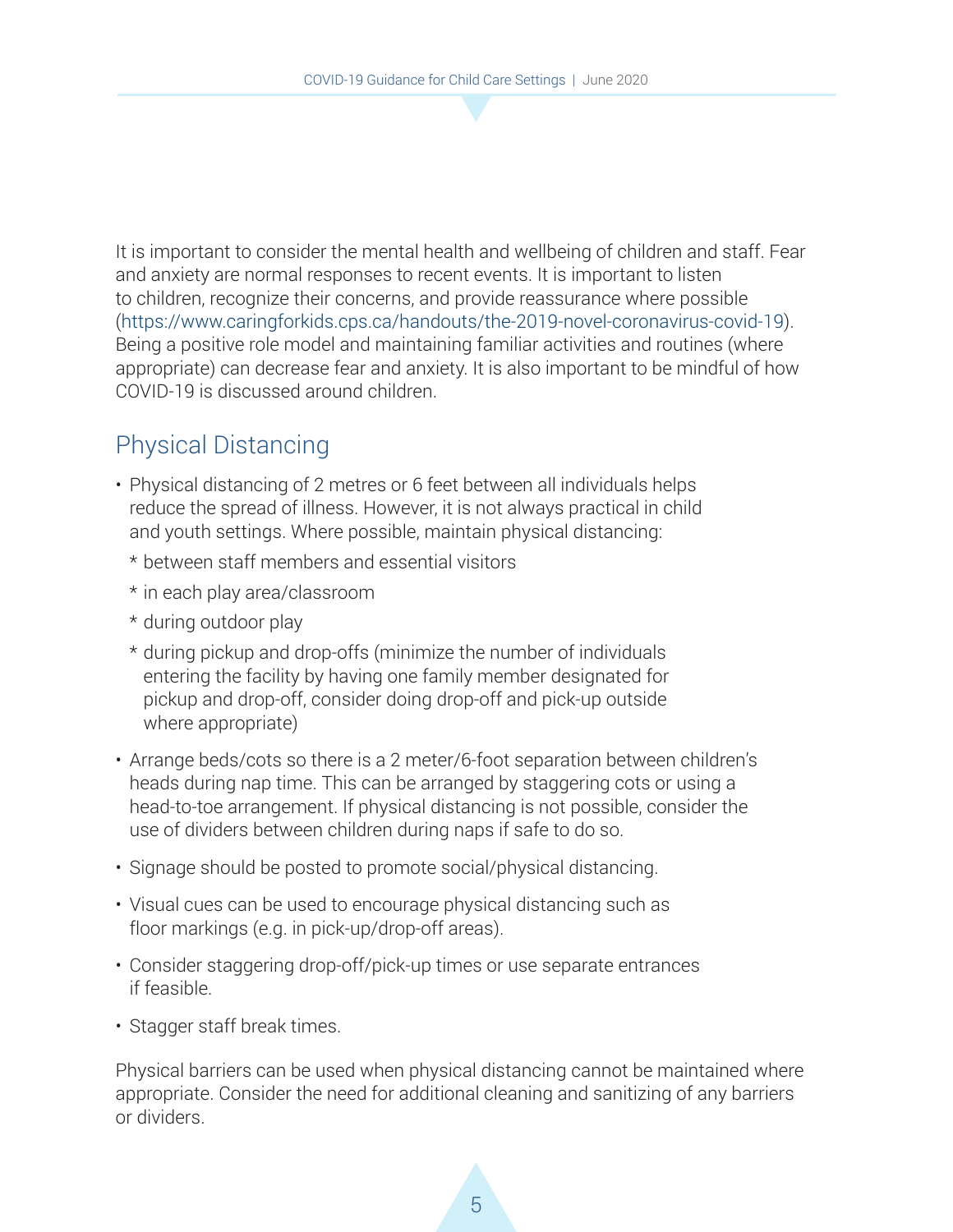#### Cohorting/Grouping

Where physical distancing cannot be maintained between individual children, it is important to maintain at least 2 metres between groups of children.

- Assign children and staff to a group and keep them together throughout the day.
- Where possible, staff and children should remain with the same group each day.
- Limit movement of staff. Minimize travel between sites. Limit workers (i.e. cleaning staff) to one site if possible.
- Siblings should be grouped together when reasonable (e.g. siblings are within the same age range)
- Siblings are not required to physically distance from each other (e.g. siblings can hug, be within 2 metres/6 feet of each other), even if they are in different groups within the child care setting.
- Groups should not be in shared spaces (including hallways, entrances, foyers) at the same time. Where this is not possible, physical distancing is required.
- Child care settings should keep daily records that include the names of the children and staff participating in each group.

#### Hygiene Practices

- Everyone within the child care setting must wash their hands often with soap and water for at least 20 seconds. If soap and water is not available and if your hands are not visibly soiled, an alcohol-based hand sanitizer with a minimum alcohol concentration of 60% can be used. If hands are soiled, and you have no access to water, a two step approach must be taken. Hands must be wiped clean then use alcohol-based hand sanitizer with a minimum content of 60%.
- Staff and children should wash their hands upon arrival into the facility.
- Provide alcohol based hand sanitizer in areas throughout the facility, such as at entry points and outside of classrooms. Ensure these are situated so children cannot access it without supervision.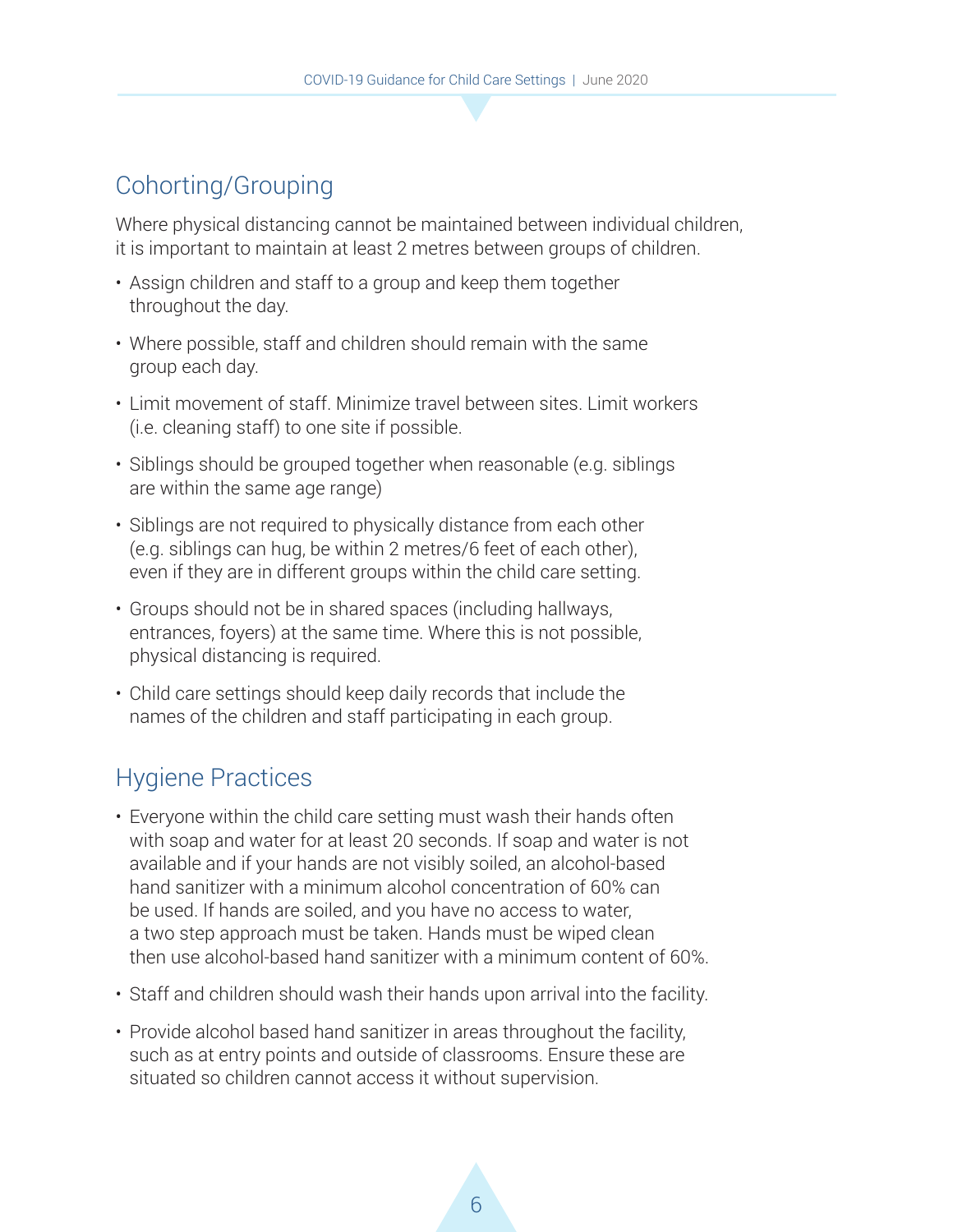- If alcohol based hand sanitizer is used with children within the facility, and it has been deemed safe to do so based on age and ability (e.g. hand sanitizer should not be used for children who routinely put their hands in their mouth), staff should dispense the sanitizer into the child's hand and observe while the child thoroughly rubs in the sanitizer.
- Practice cough etiquette by coughing and sneezing into your sleeve or a tissue and discard immediately.
- Practice hand hygiene (wash hands or use hand sanitizer) often; including but not limited to:
	- \* After:
		- Sneezing
		- Coughing
		- Blowing your nose
		- Toileting/diaper changing
		- Outdoor play
		- Handling pets
		- Eating/Drinking
		- Handling bodily fluid
		- Cleaning
	- \* Before:
		- Entering the facility/classroom
		- Eating/drinking/handling food
- Staff need to stay home if they are ill, even if their symptoms are mild
- Children need to stay home if they are ill, even if their symptoms are mild (Refer to section 'Monitoring for symptoms for children' for further information on when a child needs to stay home)
- Avoid sharing personal items (i.e. backpacks, hats, hair pieces, lip chap, food/drinks, etc.)
- Avoid touching your mouth, nose or eyes
- Signage should be posted to encourage hand hygiene and proper cough etiquette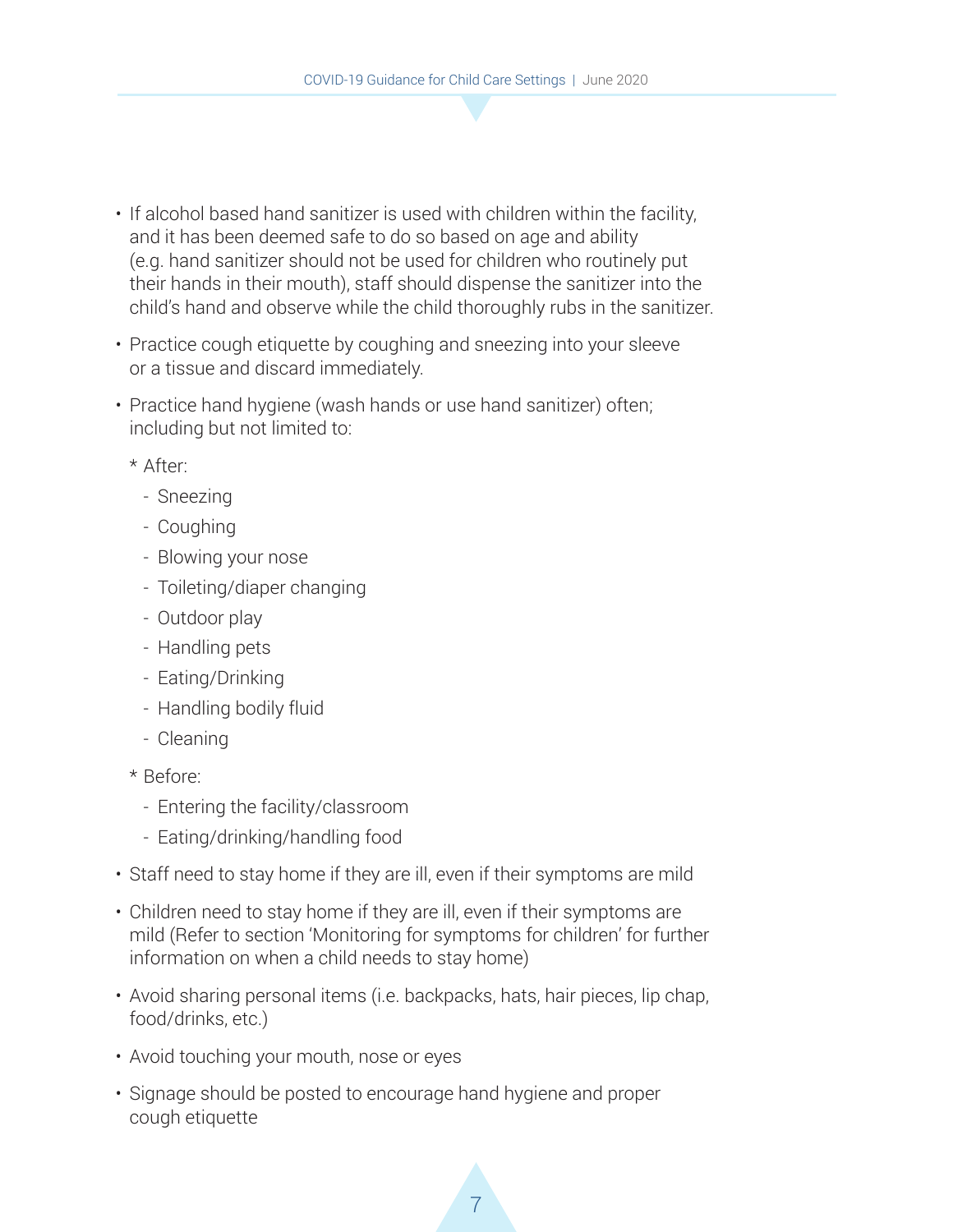#### Environmental cleaning

Cleaning refers to the removal of visible dirt, grime and impurities. Cleaning does not kill germs but helps remove them from the surface. Disinfecting refers to using chemicals to kill germs on surfaces. This is most effective after surfaces are cleaned. Both steps are important to reduce the spread of infection. Do not mix cleaning agents and disinfectants together or use multiple disinfectants together.

- Daily environmental cleaning and disinfection is required throughout the facility (including cribs, cots and outdoor play equipment and toys).
- More frequent (twice daily or more often as needed) cleaning and disinfection of high-touch surfaces (e.g. doorknobs, railings, bathrooms, tables, light switches, etc.) is required.
- Clean and disinfect shared items between each use (e.g. toys, electronics, play areas, including outdoor play equipment/toys, etc.)
- Additional environmental cleaning should occur if a staff or child has been identified to be symptomatic. Focus should be in high-touch areas and areas where the staff or child spent time.
- Disinfectants should be used to eliminate the coronavirus that causes COVID-19. Consult the products Safety Data Sheets for proper use. Use products with a drug identification number (DIN) and labelled as a broad-spectrum virucide. A DIN is an 8-digit number given by Health Canada that confirms the disinfectant product is approved and safe for use in Canada. For a list of approved disinfectants refer to: https://www.canada.ca/en/healthcanada/services/drugs-health-products/disinfectants/covid-19/list.html
- Check the expiry date of products you use and always follow manufacturer's instructions for use
- If an approved disinfectant is not available, use a diluted bleach (5.25% sodium hypochlorite) solution: Daily prepare a bleach water solution with 100 ml of unscented household bleach per 900 ml of water (1:9 ratio of bleach/water). Discard leftover solution at the end of the day.
- Disinfect electronics and handheld devices with 70% alcohol or wipes.
- Remove toys that cannot be easily cleaned such as dress-up clothes, stuffed animals and sensory play (unless the sensory play can be cleaned and disinfected between use or each child is designated their own sensory play).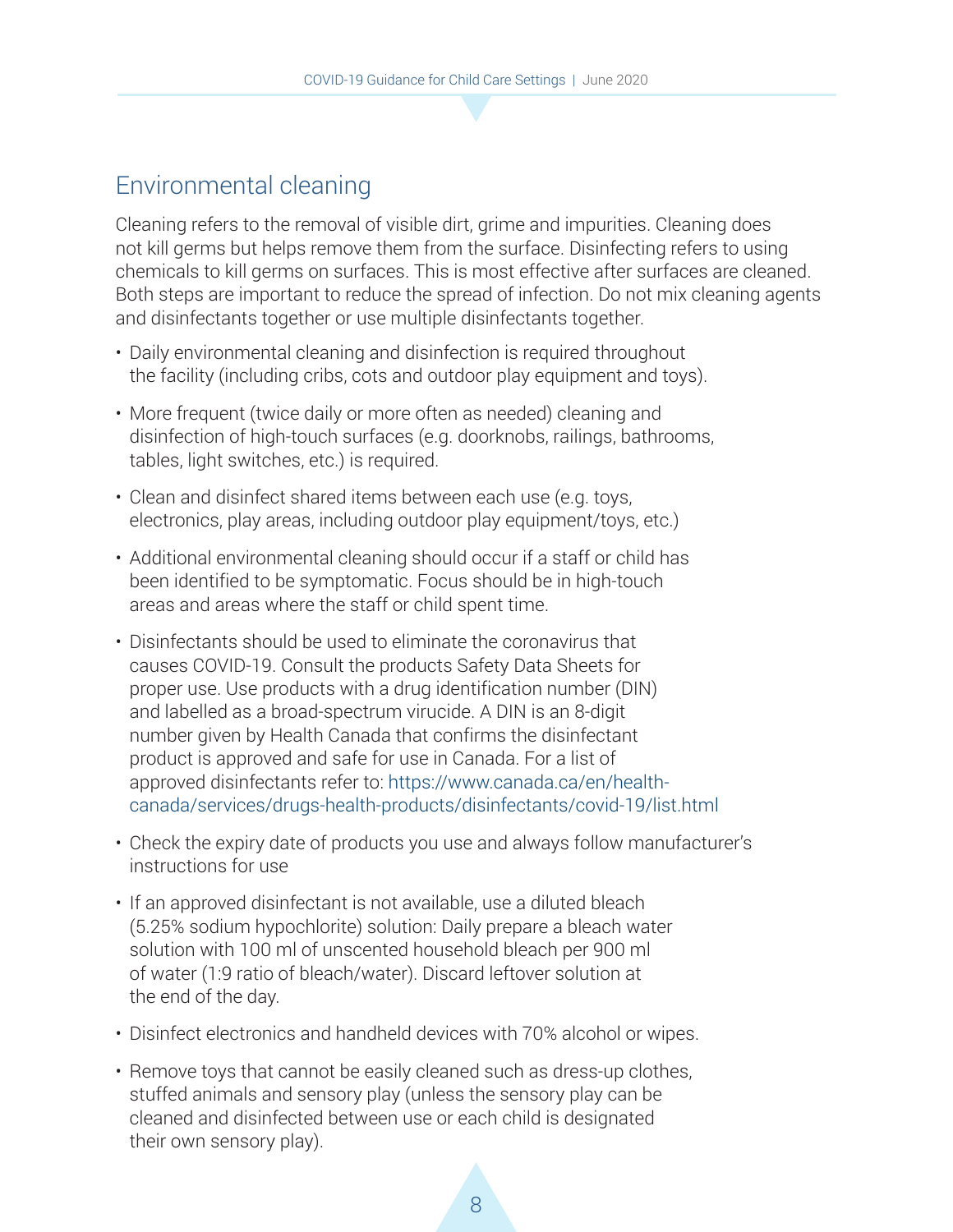- Items/clothing should be laundered regularly in hot water and thoroughly dried.
- Waste should be disposed of regularly. Hands should be washed after waste removal. No touch waste receptacles should be used.

#### Laundry

- Follow regular laundry schedule.
- Any soiled bedding or clothing belonging to a child should be bagged and sent home with the family for laundering. If possible, do not shake laundry (minimizes possibility of dispersing virus though the air).
- Soiled facility linens/towels should be laundered using regular laundry detergent and hot water. If possible, do not shake laundry.
- If the laundry container comes in contact with contaminated laundry, it should be cleaned and disinfected.
- Wash hands after handling dirty laundry.

#### Outdoor Activities

- Move activities outdoors if possible
- Maintain Public Health Measures in outdoor spaces
- Avoid field trips (e.g. that require transportation or requires entry into another facility/building)
- If facility has a designated outdoor space:
	- \* schedule outdoor play to maintain cohorts of children of staff
	- \* if possible, designate space and toys within the play area for each cohort
	- \* outdoor play area and toys should be cleaned and disinfected between use as per your regular cleaning and disinfection procedures
	- \* Walks around neighbourhood and nearby trails are encouraged
	- \* Access outdoor green spaces within walking distance of the facility where physical distancing can be maintained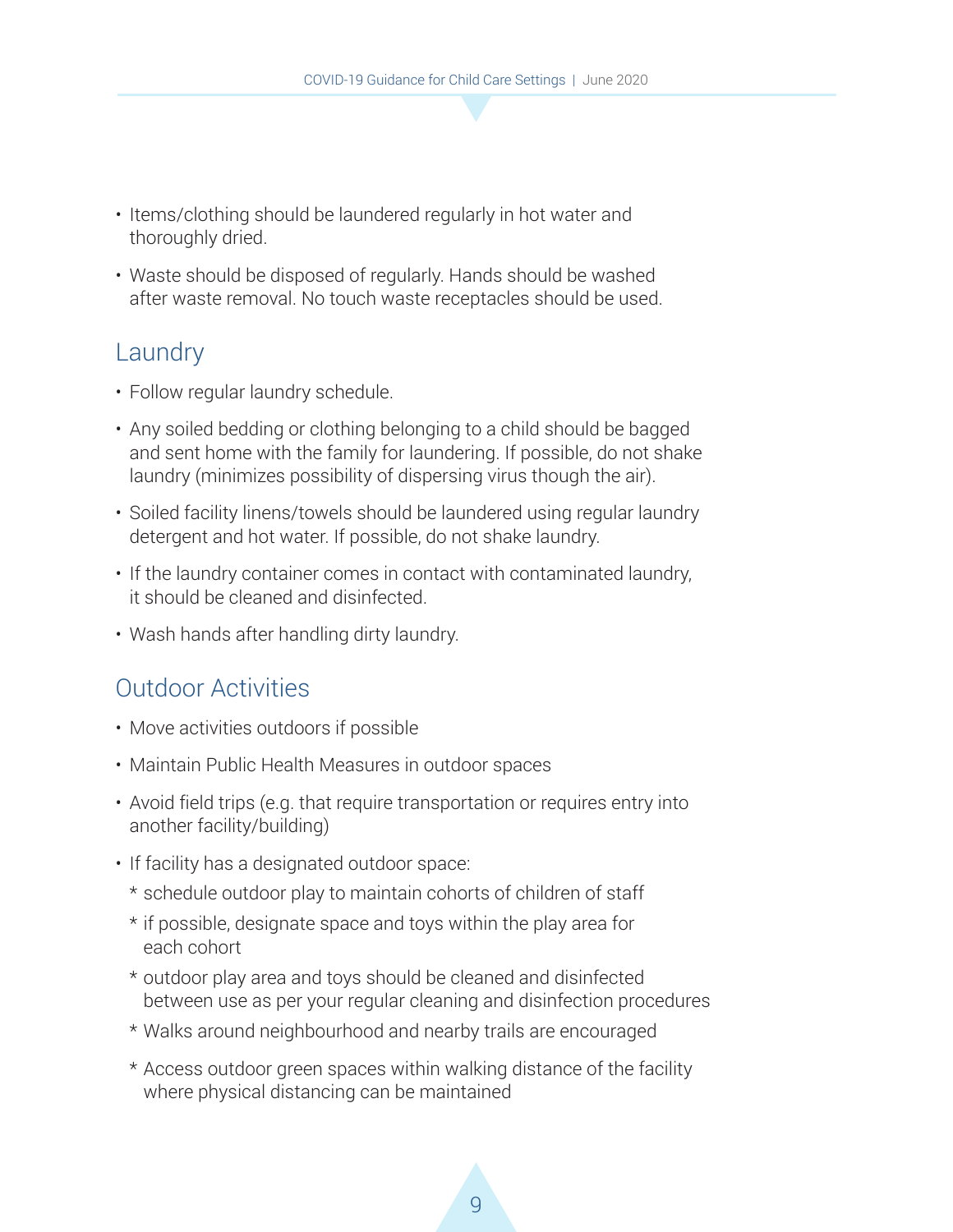- If facility does not have their own designated outdoor space:
	- \* Walks around neighbourhood and nearby trails are encouraged
	- \* Access outdoor green spaces within walking distance of the facility where physical distancing can be maintained

#### Other considerations

- Keep enough toys available to encourage individual play
- Ensure adequate supplies to minimize sharing (e.g. art supplies)
- Limit items from home to essential items only and ensure these items are not shared with others
- Increase ventilation open windows if possible and it is safe to do so. Ensure ventilation system operates properly and is routinely maintained.
- Serve food rather than have family style eating (i.e. where children are involved in serving themselves). Do not involve children in the preparation or serving of food. Physically distance during meal time as much as possible.
- There may have been little to no water flow through the plumbing water systems within facilities. Therefore, appropriate actions must be taken in order to reduce the risk of poor water quality (e.g. flushing lines). For more information, contact Nova Scotia Environment.

# Presentation of Symptoms of COVID-19 While in a Child Care Setting

#### **Staff**

- Staff must not work while ill, even with mild symptoms.
- If a staff member becomes symptomatic while they are working in the child care setting, they should immediately wash their hands, tell their supervisor, avoid contact with other staff and children and go home to isolate. Staff with symptoms should call 811 for an assessment to determine if they need to be tested.
- If 811 deems they don't need to be tested, return to work once symptoms resolve.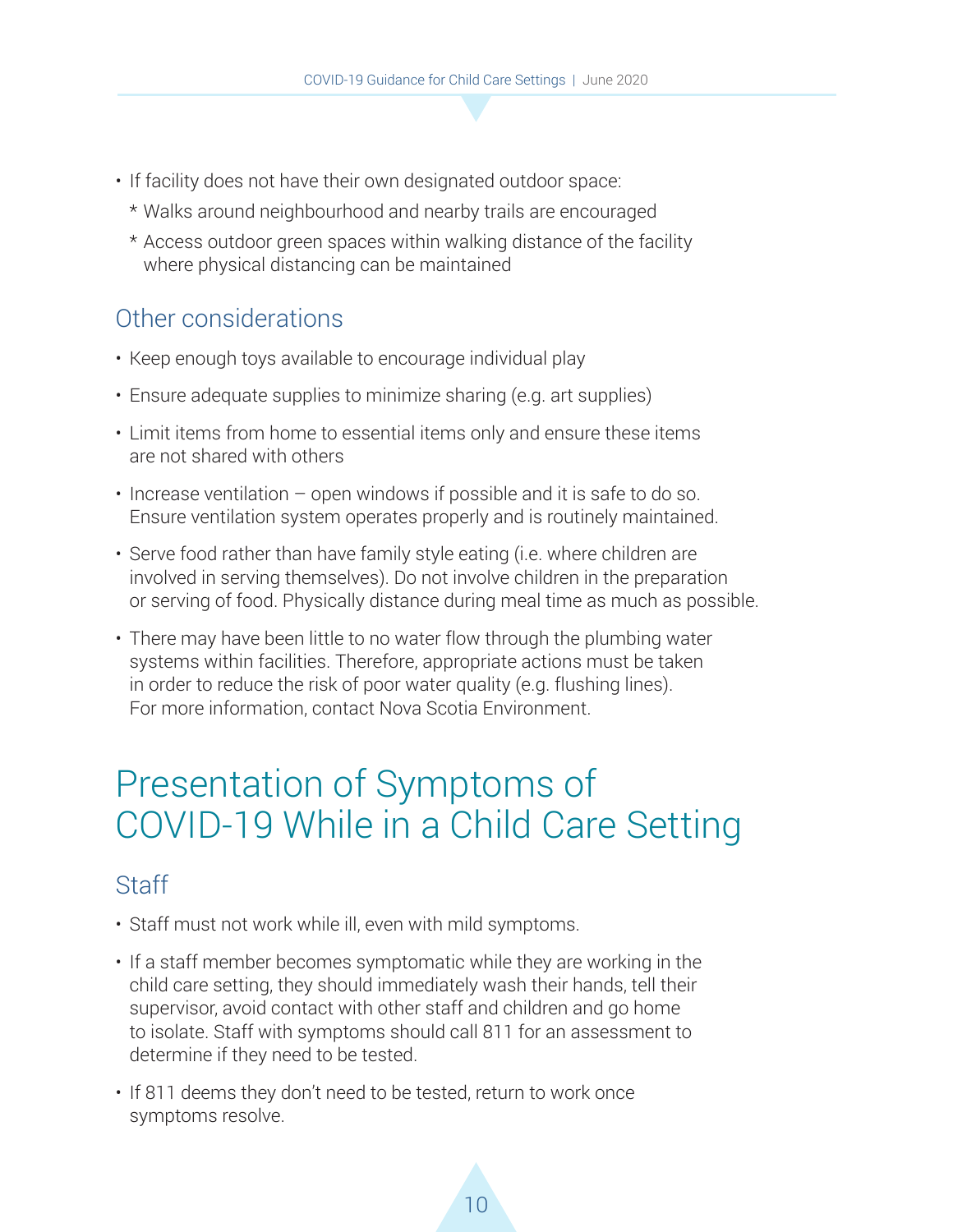- Staff can return to work once it has been determined that it is safe to do so. If staff is tested and are negative for COVID-19, then they can return to work once their symptoms resolve.
- If a staff has a positive test, staff will be followed by Public Health. Public Health will let the staff member know when they are able to return to work.
- Additional environmental cleaning should occur if a staff or child has been identified to be symptomatic. Focus should be in high-touch areas and areas where the staff or child spent time.

#### Children

Plans should allow a staff person to be available to supervise an unwell child if needed, ideally in a separate room with the door closed but minimally 2 meters from other children or staff. Parents and guardians should be aware that they will need to pick up their child promptly and contact 811 for an assessment if notified that their child has developed symptoms.

If a child develops symptoms consistent with possible COVID-19 infection:

- Identify staff member to supervise the child
- Immediately separate the child from others in a supervised area
- Notify family so designated family member can pick up the child and contact 811 for assessment
- If staff members cannot maintain 2 metre distance from the child, they should wear a medical mask. See PPE section for proper mask etiquette.
- Where appropriate, it is an option to close inside doors and open outside doors and windows to increase air circulation
- Support children to cough or sneeze into sleeve or tissue. Immediately discard used tissues and perform hand hygiene.
- Staff should perform frequent careful hand hygiene.
- Clean and disinfect any common areas and toys used by the child.

If concerned, contact local public health unit to seek further advice.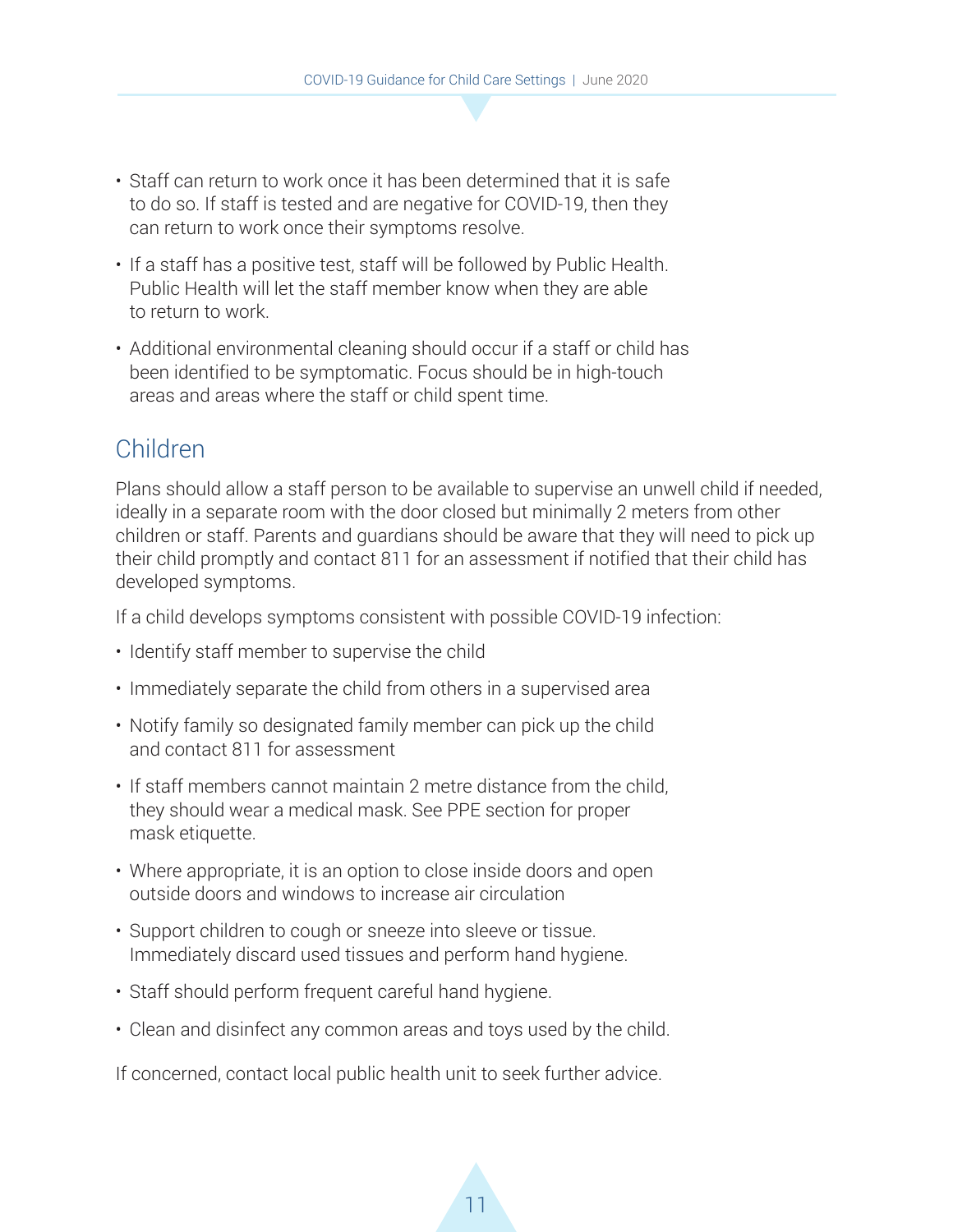# Outbreak Management

In the event that a case of COVID-19 is confirmed to be connected to a child care setting, Public Health will provide additional guidance including ensuring that appropriate supports are in place to coordinate the response. One (1) confirmed case of COVID-19 in a child care setting would be considered an outbreak.

Public Health actions and directions may include, but are not limited to:

- Contact tracing, which involves identifying contacts of a positive case and contacting those individuals
- Requesting records that identify cohorts/groups of staff and children in the child care setting for a specified time frame
- Testing of staff and children that may have been exposed to a positive case
- Enhancing environmental cleaning
- Assessing need for facility closure

Child care settings are expected to work with Public Health to ensure a prompt response to cases of COVID-19 that may have been exposed in or may have attended a child care setting.

# Personal Protective Equipment

#### Personal Protective Equipment (PPE)

Children are not required to wear masks or other PPE in child care settings.

Staff should maintain current practices for the use of PPE with respect to the hazards normally encountered in their work, with one exception of wearing a medical mask (surgical/procedural mask) when unable to maintain a distance of 2 meters from a child who is exhibiting signs or symptoms suggestive of COVID-19. There is no role for the use of N95 respirators in this setting. Glove use is only required as per your regular practices and current policies.

To don (put on) the mask safely, clean hands with alcohol-based hand rub or soap and water. Place the mask on your face carefully so it covers your mouth and nose, handling it with the strings/elastic ear loops as much as possible, and mold the nose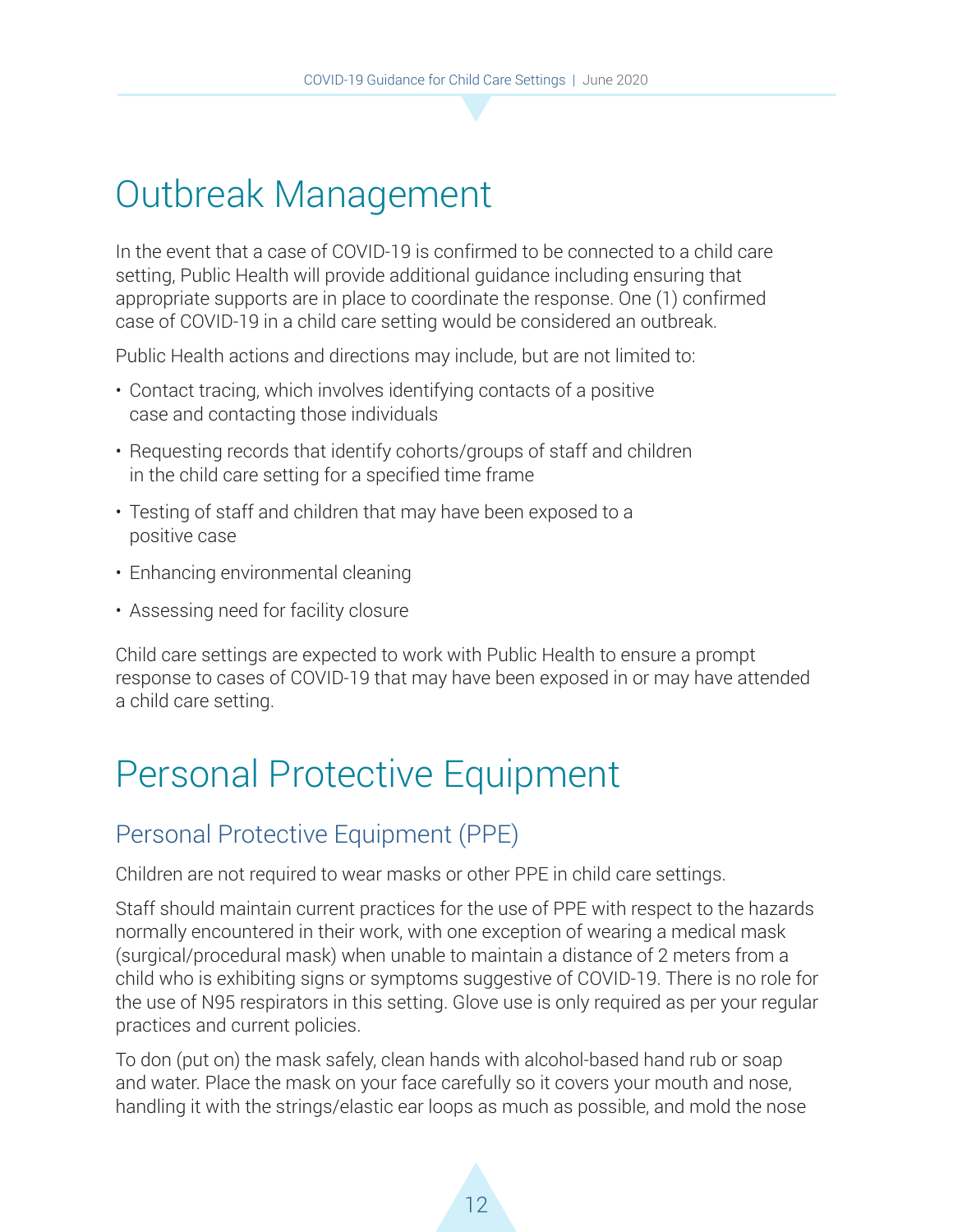bridge to ensure it does not move while on. Avoid touching the mask once you have put it on. If you need to adjust it, clean your hands before and after adjusting the mask. Never pull the mask down below your nose or mouth and chin. Never dangle the mask from one ear or both ears.

To remove the mask safely, remove the mask from behind using the strings/elastic ear loops; do not touch the front of the mask. Discard the mask immediately, ideally in a no touch receptacle. Clean hands with alcohol based hand rub or soap and water (See Appendix C).

#### Non-medical masks

The use of non-medical masks (cloth or home-made masks) within child care settings is not required. However, some staff and children may choose to bring and wear a nonmedical mask while in the facility. Masks are not recommended for children under two years of age.

If a non-medical mask is used, hands should be cleaned before and after putting it on and taking it off. Avoid touching the mask once you have put it on as per recommendations for the use of medical masks above. Removed masks should be stored safely.

It is important to respect individual decisions and treat people who choose to wear a non-medical mask with respect. Family and staff can teach and reinforce these messages with the children.

Those that choose to wear a non-medical mask should consider the information found here: https://novascotia.ca/coronavirus/staying-healthy/#masks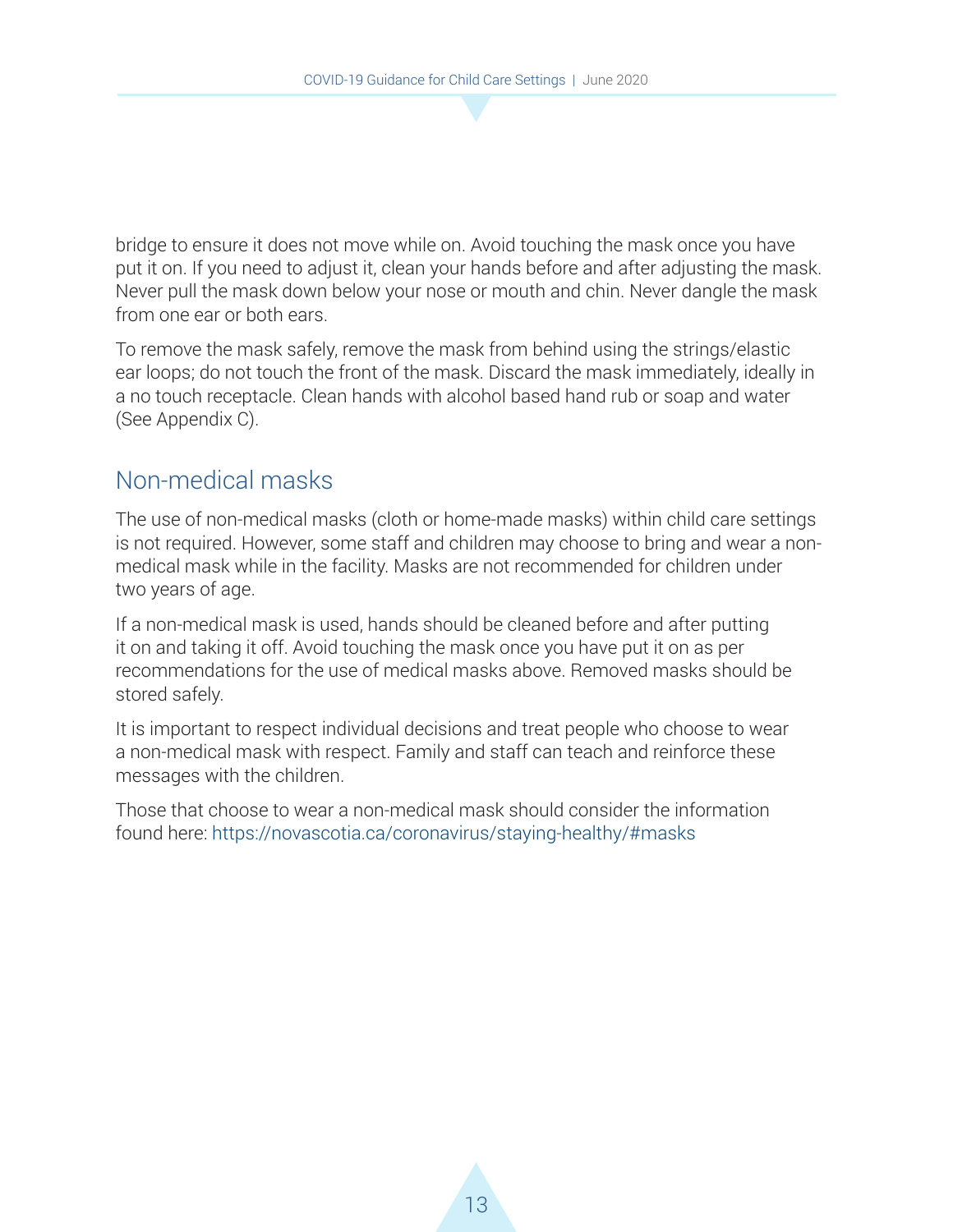# Appendix A: Screening Tool for Children

Parents and guardians, please complete this checklist each day and be prepared to confirm your answers to your child care provider.

If you are unsure, contact 811 before bringing your child to child care.

| 1. Is your child unwell?                                                                                                                  | <b>YES</b> | N <sub>O</sub> |
|-------------------------------------------------------------------------------------------------------------------------------------------|------------|----------------|
| 2. Does your child have any of these symptoms?                                                                                            |            |                |
| Fever (or chills or sweats)                                                                                                               | <b>YES</b> | N <sub>O</sub> |
| New or worsening of a previous cough                                                                                                      | <b>YES</b> | N <sub>O</sub> |
| Sore throat                                                                                                                               | <b>YES</b> | N <sub>O</sub> |
| Headache                                                                                                                                  | <b>YES</b> | N <sub>O</sub> |
| Shortness of breath                                                                                                                       | <b>YES</b> | N <sub>O</sub> |
| Muscle aches                                                                                                                              | <b>YES</b> | N <sub>O</sub> |
| New or worsening sneezing                                                                                                                 | <b>YES</b> | N <sub>O</sub> |
| New or worsening nasal congestion or runny nose                                                                                           | <b>YES</b> | N <sub>O</sub> |
| Hoarse voice                                                                                                                              | <b>YES</b> | N <sub>O</sub> |
| Diarrhea                                                                                                                                  | <b>YES</b> | N <sub>O</sub> |
| Unusual fatique                                                                                                                           | <b>YES</b> | N <sub>O</sub> |
| Loss of sense of smell or taste                                                                                                           | <b>YES</b> | N <sub>O</sub> |
| Red, purple, or blueish lesions (spots) on the feet, toes or fingers<br>without clear cause?                                              | <b>YES</b> | N <sub>O</sub> |
| 3. In the last 14 days, has your child travelled outside Nova Scotia?                                                                     | <b>YES</b> | N <sub>O</sub> |
| 4. In the last 14 days, had your child has close contact (within 2 metres / 6 feet)<br>with someone confirmed to have COVID-19 infection? | <b>YES</b> | N <sub>O</sub> |
| 5. Is your child awaiting result from a COVID-19 test?                                                                                    | <b>YES</b> | N <sub>O</sub> |

#### If you answer YES to any one of these questions, your child is not able to attend child care.

Inform your child care provider of the reason for your child's absence.

If you answered YES in Question 1 or 2, or if you have any questions, contact 811.

A child with chronic stable cough, sneeze, runny nose, or nasal congestion that is unchanged and clearly linked to a known medical condition such as asthma or allergies may still be able to attend child care.

Changing or worsening of chronic symptoms requires isolation and contacting 811.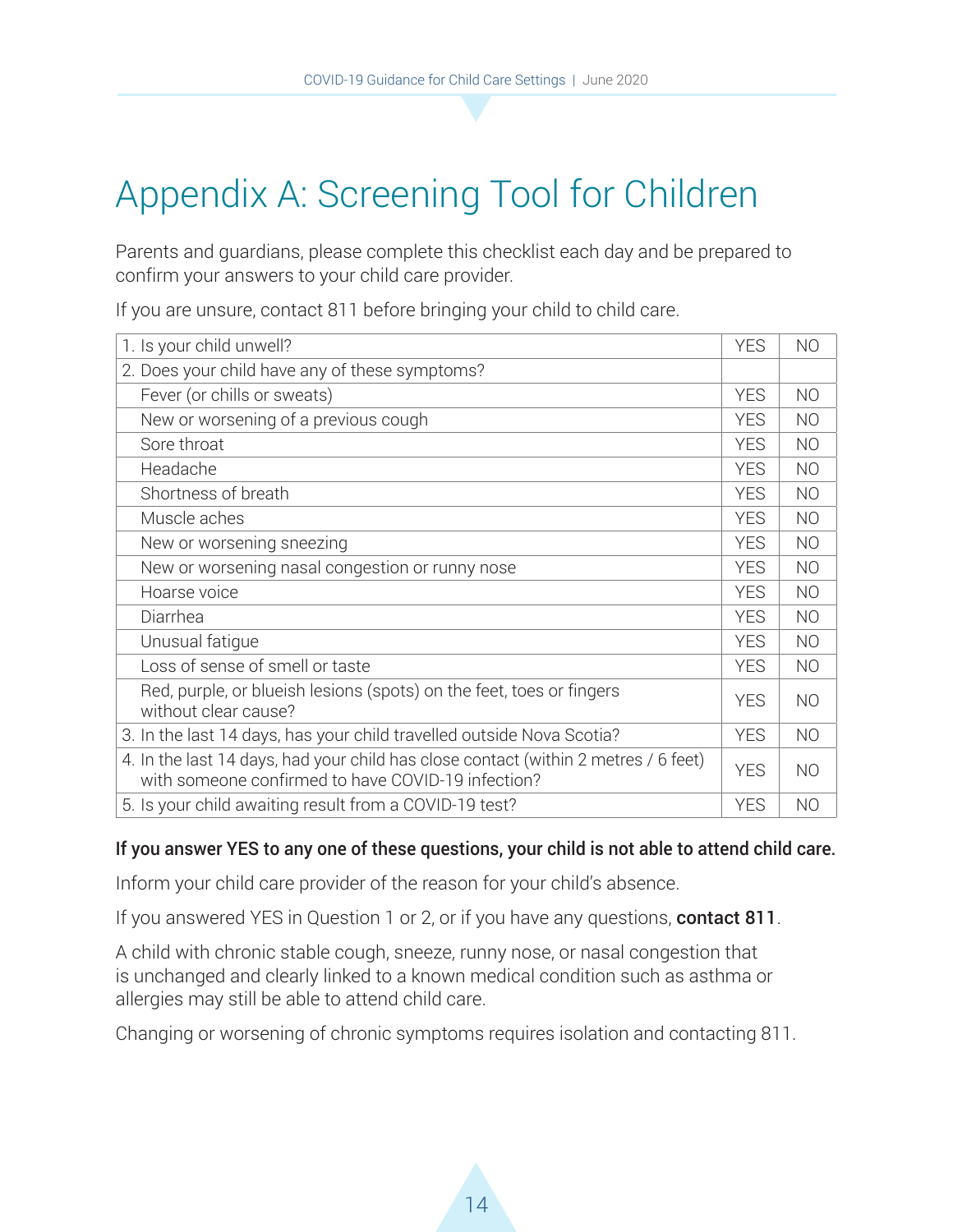# Appendix B: Handwashing Poster